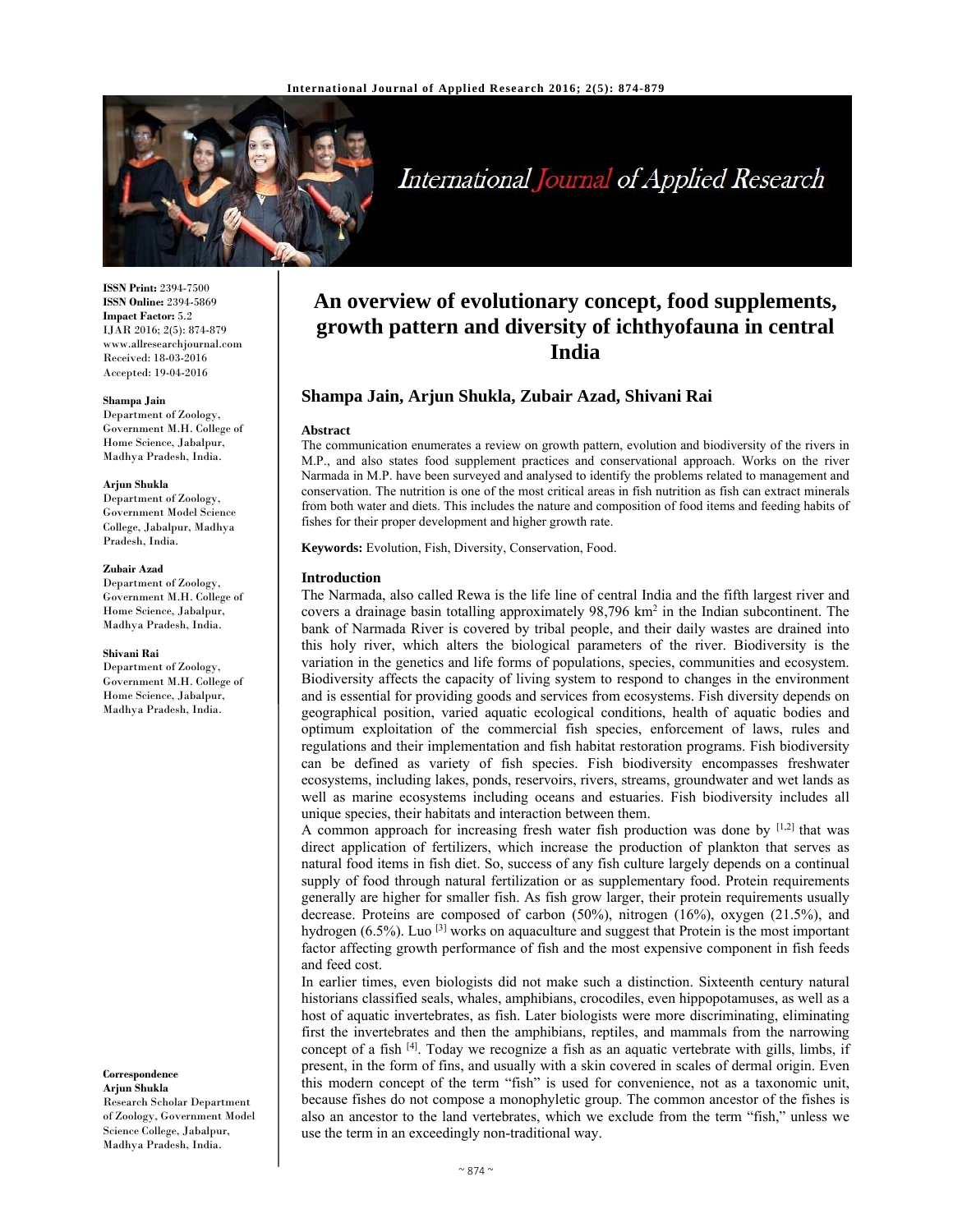Growth of fishes is temperature dependent. Consequently, fish living in temperate regions grow rapidly in summer when temperatures are high and food is abundant due to plankton diversity and abundance but nearly stop growing in winter. Annual rings in the scales, otoliths, fin rays and other bony parts reflect the seasonal growth in fishes.



**Fig 1:** Represented the family tree of fishes, showing the evolution through geological time and indicate periods of adaptive radiation. Image from Helfman [5].

# **Evolution of Fish**

Over half of all vertebrates are fishes. The most diverse and successful vertebrate group, they provided the evolutionary base for invasion of land by amphibians. The evolution of vertebrate started in the ancient seas of the Cambrian Period (570 to 505 million years ago), when the first backboned animals appeared. Wriggling through the water, jawless and toothless, these first fishes sucked up small food particles from the ocean floor like miniature vacuum cleaners. Most were less than a foot long, respired with gills, and had no paired fins; just a primitive tail to push them through the water.

For 50 million years, during the Ordovician Period (505 to 438 million years ago), these simple fishes were the only vertebrates. By the end of this period, fish had developed primitive fins to help them swim and massive shields of bone for protection. Jawed fishes first appeared during the Silurian Period (438 to 408 million years ago) and along with them came a new mode of feeding. Later, both the cartilaginous and bony fishes appeared [5]. The evolution of fishes was parallel the appearance of numerous advances in vertebrate history.

# **Biodiversity and Fish Fauna**

Biodiversity is the quantity, variety and distribution across biological scales ranging through genetics and life forms of populations, species, communities and ecosystems [6]. Biodiversity affects the capacity of living systems to respond to changes in the environment, underpins ecosystem function and provides the ecosystem goods and services that support human well-being (e.g., nutrient cycling, clean water; <sup>[7-9]</sup>. The main factor that threatens fish biodiversity globally is fishing [10-11].

| S. No. | <b>Sampling area</b>                                                                                                                                                                                             | <b>Recorded species</b> | Reference                         |
|--------|------------------------------------------------------------------------------------------------------------------------------------------------------------------------------------------------------------------|-------------------------|-----------------------------------|
| 1.     | Narmada river, Jabalpur                                                                                                                                                                                          | 25                      | Shukla and Sharma <sup>[12]</sup> |
| 2.     | Narmada river, Jabalpur                                                                                                                                                                                          | 23                      | Azad and Shukla <sup>[13]</sup>   |
| 3.     | Western Zone of Narmada river                                                                                                                                                                                    | 21                      | Balapure <sup>[14]</sup>          |
| 4.     | Western zone of Narmada river (Punasa, Omkareshwar, Mandleshwar and<br>Barwani)                                                                                                                                  | 84                      | $Rao$ [15]                        |
| 5.     | Western zone of Narmada river (14 stations: Satmatra, Eklera, Kasrawad, Bagud,<br>Piplud, Bhilkheda, Pendra, Nangaon, Pichhodi, Kathoda, Sondul, Jangarwa,<br>Chikhalda and Koteshwar in the stretch of 15 k.s.) | 51                      | Bakawale and Kanhere<br>[16]      |
| 6.     | Narmada river, Hoshangabad District                                                                                                                                                                              | 68                      | Dongre <sup>[17]</sup>            |
| 7.     | Narmada river (Maheshwar, Khalghat, Barwani)                                                                                                                                                                     | 59                      | Chouhan $[18]$                    |
| 8.     | Western Zone of Narmada river                                                                                                                                                                                    | 42                      | Sharma <sup>[19]</sup>            |
| 9.     | Sardarsarovar dam, Narmada river                                                                                                                                                                                 | 84                      | Singh $[20]$                      |
| 10.    | Gaur river, Jabalpur                                                                                                                                                                                             | 33                      | Punikar <sup>[21]</sup>           |
| 11     | Tapti river, Betul District                                                                                                                                                                                      | 20                      | Solanki <sup>[22]</sup>           |
| 12.    | Betwa river at SacredGhat                                                                                                                                                                                        | 60                      | Vyas <sup>[23]</sup>              |

**Table 1:** Showing different works on various rivers of M.P. including fish diversity and richness:

Study of biodiversity of fish fauna and their identification, is one of the interesting field of biological research, which gives us an idea about the morphological variation and population diversity of fauna in polluted and non-polluted site of any particular habitat. Soni and Bais [24] and Thakur and Sharma [25] did limnological work on Sagar-Damoh, water bodies and reported some physical and chemical components, Choudhary  $[26]$  observed 39 species after the impoundment of Gandhi Sagar reservoir and Saxena  $[27]$  reported 42 species from upstream region and 35 species from downstream region in

river Satluj. Jhingran [28] described the morphological variation and population density of fish in Bangladesh and Andhra Pradesh, Thakur<sup>[29]</sup> reported distribution of fresh water fishes in Madhya Pradesh. The graph showing fish diversity of river Narmada at various sites.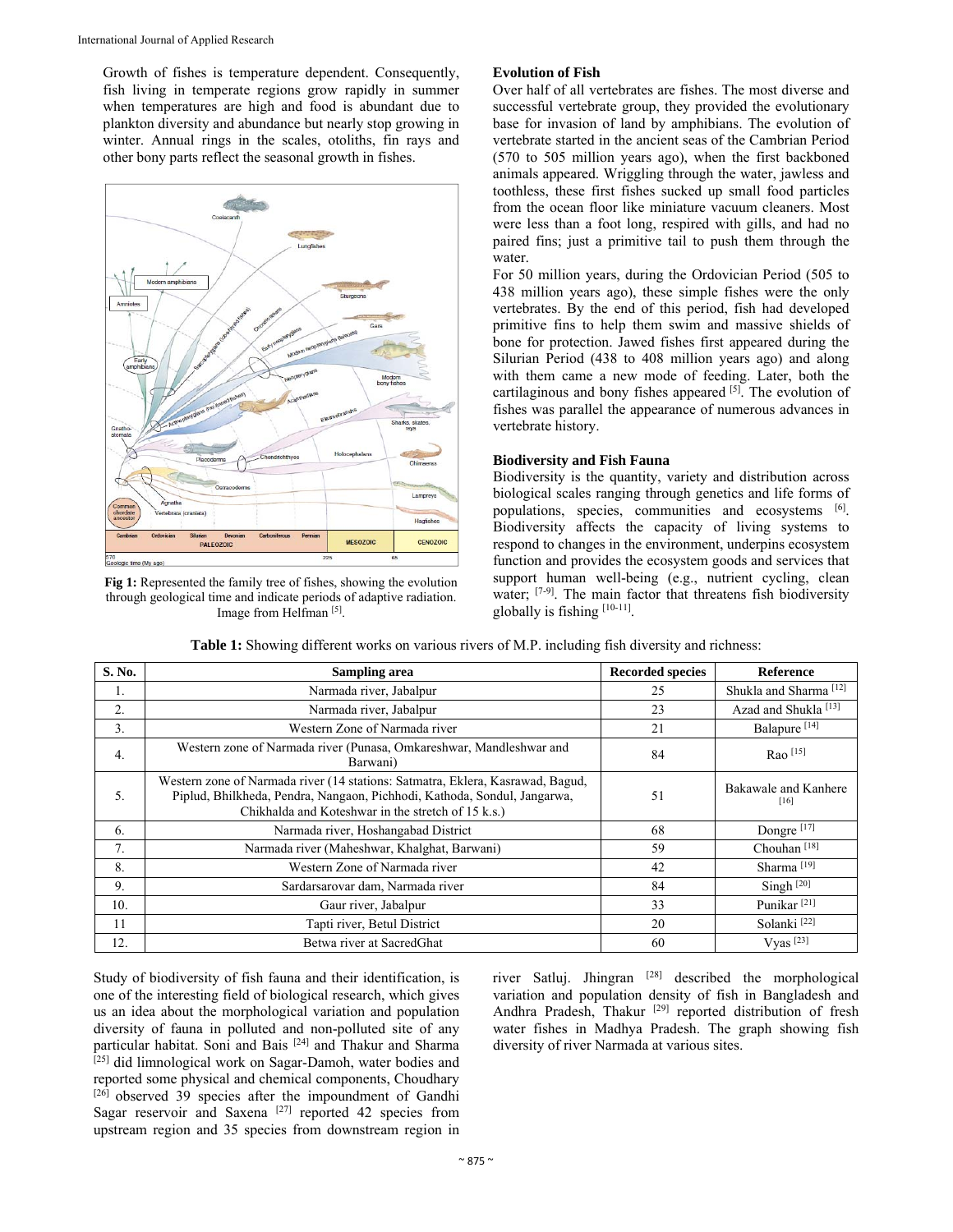

Fish diversity of river essentially represents the fish faunal diversity and their abundance. Rivers conserve a rich variety of fish species which supports the commercial fisheries. Sharma <sup>[19]</sup> have observed by survey of Narmada River and have reported 42 species belonging to 25 genera 7 order and 14 families. Chouhan [18] have observed by survey of Narmada River and have reported 59 fish species, 34 genera 7 order and 17 families. Dongre [17] reported 68 species from in the southernmost part of Hoshangabad division of river Narmada and the recorded fish species were classified in 9 order and 22 families.

Bakawale and Kanhere [16] attempted to collect, classify and identify fish of river Narmada in its Western Zone. The fish diversity is correlated with biological and various physicochemical parameters that regulate the productivity and distribution of different species of the fishes. Their study operated on a stretch of the river approximately 15 km during one year and their survey indicated that 51 species of fish were found in that zone of the river.

Shukla and Sharma [12] studied on fish diversity of river Narmada during post-monsoon season to spring season. The fish is one of the most important vertebrate provide rich protein source in human diet and several animals and important elements in the economy of many countries. They attempt a successful study on river Narmada at Jabalpur region and recorded 25 species of fishes where they noticed abundance of major carp, minor carp and cat fishes. The species belonging to order Cypriniformes was the dominating throughout their investigation.

Azad and Shukla<sup>[13]</sup> studied that biodiversity is essential for stabilization of ecosystem. Fish diversity of river essentially represents the fish faunal diversity and their abundance. River conserves a rich variety of fish species which supports to the commercial fisheries. They study for 6 month during 2015 in river Narmada at Jabalpur region and observed 23 species belonging 10 families.

In India, there are about 2,500 species of fishes, of which 930 freshwater and 1,570 marine, were estimated by [30]. Rao [15] have undertaken pre impoundment survey in Narmada River in three districts pertaining to the river and have enlisted 84 fish species belonging to 45 genera, 20 families and 6 orders. Another survey of fish fauna on river Narmada was carried out and reported 21 fish species belonging 16 genera, 6 families and 4 orders [14].

## **Role of food Supplement for Pisciculture**

Good and healthy nutrition in animal production systems is essential to economically produce a healthy, high quality product. Aquaculture has a great role to play in the welfare of mankind. Reducing the feeding costs could be a key factor for the successful development of aquaculture. Fish, especially when reared in high densities, require a high-quality, nutritionally complete, balanced diet to grow rapidly and remain healthy. Hepher [31] stated that natural food organisms contain low energy, while protein is in excess. Therefore fish consuming only natural food have minimal fat and maximum protein accumulation in their body and their study also clearly indicated that a combination of live food with supplementary feed provides a better nutritional profile for culture species to support quality and quantity fish production (Table: 2).

| <b>Food nutrition</b>                                          | <b>Recommended level (quantity)</b>    | <b>Importance</b>                                                           |
|----------------------------------------------------------------|----------------------------------------|-----------------------------------------------------------------------------|
| Protein                                                        | $18 - 50\%$                            | Influences growth, survival and yield of fish.                              |
| Lipid                                                          | $10 - 25\%$                            | High energy nutrient supply twice the energy as<br>protein and carbohydrate |
| Carbohydrate                                                   | $15 - 20\%$                            | Reduce feel cost and source of energy                                       |
| Macro mineral: sodium, chloride, potassium<br>and phosphorous  | Very small amount                      | Regulate osmotic balance and aid in bone formation<br>and integrity         |
| Micro mineral: copper, chromium, iodine, zinc<br>and selenium. | Minute quantity                        | Components in enzyme and hormone systems.                                   |
| Water                                                          | $< 10\%$                               |                                                                             |
| Vitamin E                                                      | $1000 - 2500$ mg/kg weight of fish     | Antioxidant                                                                 |
| Vitamin C                                                      | $1500 - 3000$ mg /kg weight of<br>fish | Powerful antioxidant and helps the immune system<br>in fish                 |
| Vitamin A                                                      |                                        | Responsible for vision                                                      |
| Vitamin D                                                      |                                        | Bone integrity                                                              |

**Table 2:** Role of food Supplement, Food nutrition, recommended level (quantity) Importance

Deng [32] worked on fish diet and revealed that fish have high dietary protein requirement and similarly Sa R [33] described the significance of qualitative and quantitative feeds is well recognized and the level of dietary protein is of fundamental importance. Growth responses and survival of fish when they are fed with artificial diets depend upon several factors, the feeding levels being one of the most important. De Silva [34] well study the effect of varying feeding rates on the growth,

feed consumption, efficiency and body composition of various species. Therefore, considerable research effort is needed to determine the quantity and quality of dietary protein necessary to achieve optimum growth performance of fish.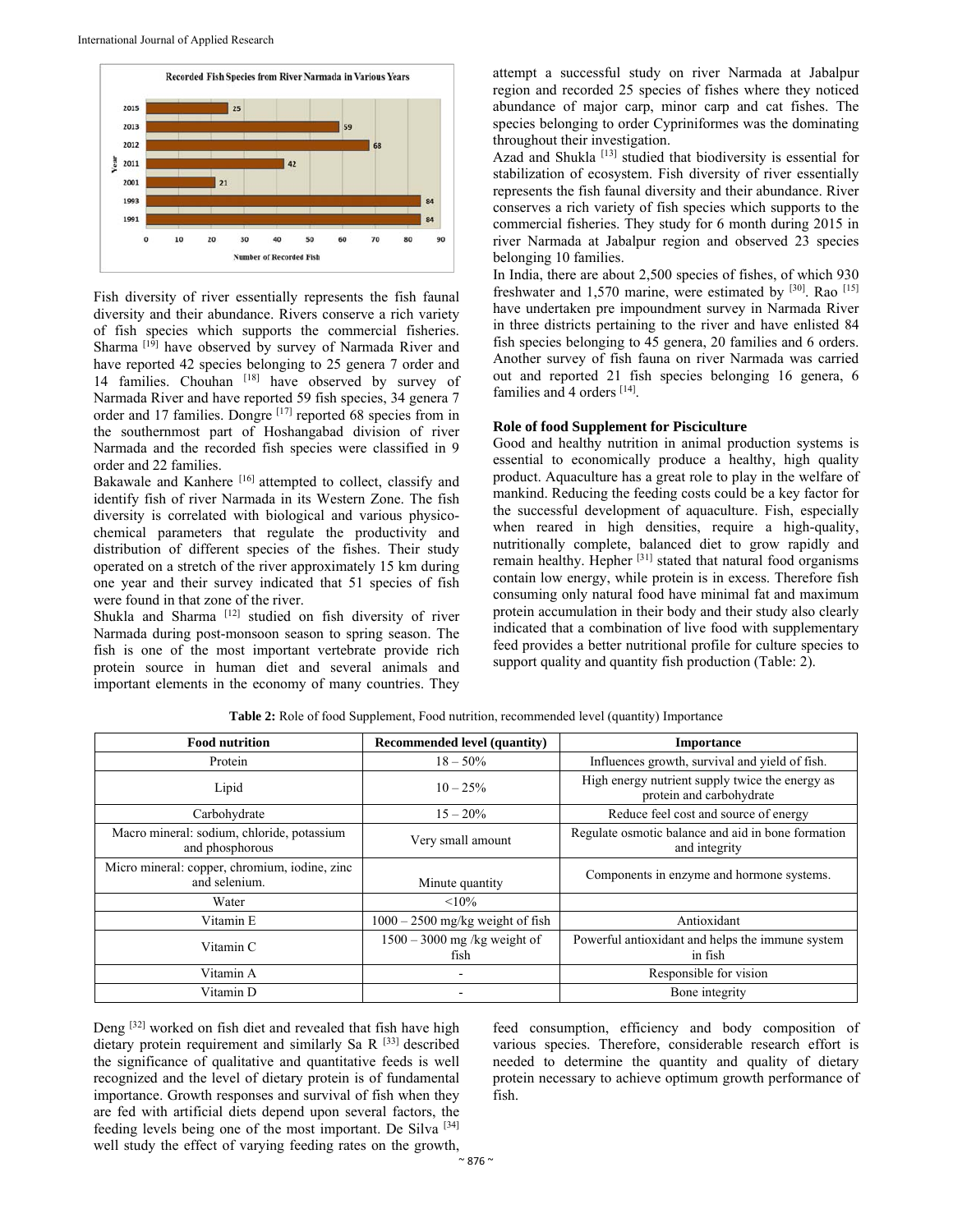#### **Growth pattern of fish**



**Fig 2:** The cycloid scale of a whitefish (left) and the ctenold scale of sunfish, showing year marks (annuli). Both fish are two years old.

Age and growth play a very important role in the management of fishery. Age provides a means to understand the composition of fish population, while growth parameters differ from species to species and from stock to stock within the same species depending upon the habitat conditions. Sustaining power of a fish stock can be ascertained by understanding the age and growth [35-36].



**Fig 5:** An otolith from a four year-old yellowtail flounder.



**Fig 3**: showing year marks on its scale and the beginnings of growth the fish



**Fig 4:** An otolith from a four year-old yellowtail flounder.

Scales of fishes are remarkable structures. Much information can be obtained about the growth history and longevity of individual fish by close examination of their scales or other bony structures. Scales start to form when a fish is about an

inch long. The number of scales covering the body remains constant throughout life, and in general, scale growth is proportional to fish growth. As the scale grows, circuli (ridges) form on the edge. Circuli form a concentric pattern over the course of a year that is related to environmental and growth conditions. During the colder months, when fish eat little and growth ceases, the circuli are crowded together and may be incomplete and in the spring, when feeding and growth resume, new circuli form that are spaced further apart. Scale characteristics may be used for identifying steelhead of wild and hatchery origin as well as aging [37]. Knowledge of length-weight relationship and population dynamics of the fish are vital in fishery science  $[3\overline{8}\cdot39]$ . It is known that with the increase in the length of fish, the weight also increases, thereby showing that the weight of fish is a function of length [40].



**Fig 6:** The cross section of a fin ray haddock showing grwoth zones

In fishes that do not have scales, it is often possible to determine age from seasonal bands laid down in otoliths. Otolithsor earstones, structures formed of calcium in the heads of bony fishes, function as organs of balance. Although there are three pairs of otoliths altogether, only one pair is large enough to be of use in age determination. Otolith form varies in different species from a flat oval to spindle shape. Growth, as in the scale, is concentric around a central kernel or nucleus [41]. Fin rays have been used for age determination in a number of species besides the sturgeon, such as catfish, bullheads, and suckers. Zonation is similar to that found in otoliths with a light band forming in the early part of the growing season followed by a narrow, dark band in fall and winter. Age in years is determined by counting the dark bands.

From nutritional point of view, there is accumulation of fat in the abdominal parts of the body and the gonads  $[42]$ . Hile  $[43]$ also provided a useful comparison of the weight of an individual fish relative to its length, strongly influenced by both biotic and abiotic environmental conditions and can be used as an index to assess the status of the aquatic ecosystem in which the fish lives [44].

# **Conclusion**

The review revealed that, freshwater supports a rich diversified fish fauna. However fish diversity of lentic system is in declining mode due to anthropogenic activities, human disturbance and pollution. This review reports the various aspects of fishes which emerge out an urgent need exists for studying the life history traits, natural and nutritional value of fish feed. It is essential to develop methodologies for determining mineral requirement in relation to the composition of surrounding water. The demography of the most important threatened fishes, as lack of information on these aspects have significantly affected conservation efforts.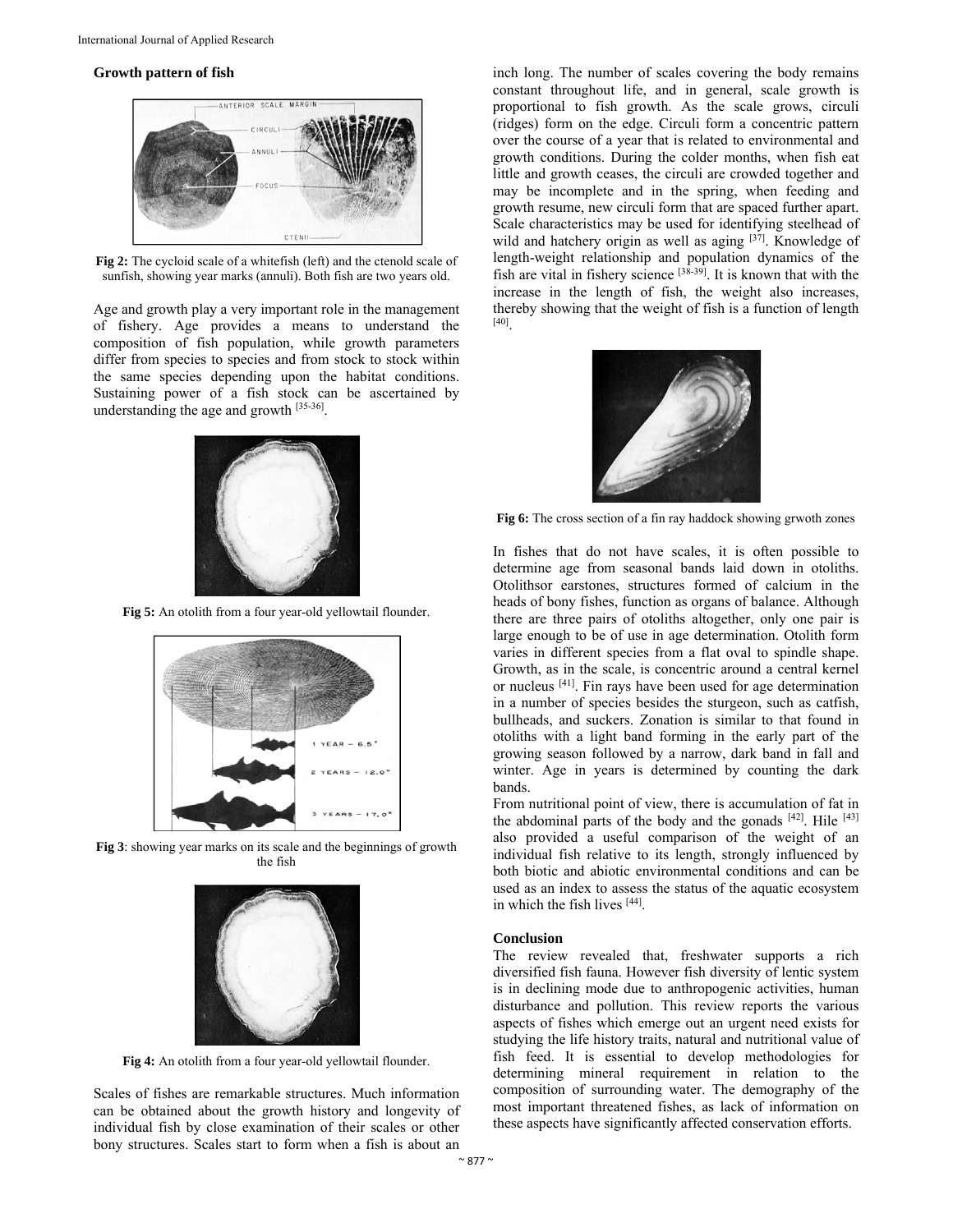# **Reference**

- 1. Schroeder GL. Carbon pathways in aquatic detrital systems [A]. In: Moriarty DJW, Pullin RSV. Detritus and Microbial Ecology in Aquaculture [M]. Manila: International Centre for Living Aquatic Resources Management. 1978, 217-236.
- 2. Hepher B. Ten years of the research of fish pond fertilization in Israel. ii- Fertilization dose and frequency of fertilization. Bamidgeh. 1963; 15:78-92.
- 3. Luo Z, Liu YJ, Mai K, Tian LX, Liu DH, Tan XY, Optimal dietary protein requirement of grouper *Epinephelus coioides* juveniles fed is energetic diets in floating net cages. Aquaculture Nutrition. 2004; 10:247- 252.
- 4. Long JA. The rise of fishes: 500 million years of evolution. Baltimore, The Johns Hopkins University Press. 1995.
- 5. Helfman GJ, Collette BB, Facey DE. The diversity of fishes. Malden, Massachusetts, Blackwell Science. 1997.
- 6. Mace G, Masundire H, Baillie J, Ricketts T, Brooks T, Biodiversity. In: Hassan, R., Scholes, R., Ash, N. (Eds.), Ecosystems and Human Well- Being: Current State and Trends (Findings of the Condition and Trends Working Group). Island. 2005, 77-122.
- 7. Costanza R, d'Arge R, de Groot R, Farber S, Grasso M, Hannon B, Limburg K, Naeem S, O'Neill RV, Paruelo J, Raskin RG, Sutton P, Van Den Belt M, The value of the world's ecosystem services and natural capital. Nature. 1997; 387:253-260
- 8. Hooper DU, Chapin FS, Ewel JJ, Hector A, Inchausti P, Lavorel S, Lawton JH, Lodge DM, Loreau M, Naeem S, Effects of biodiversity on ecosystem functioning: a consensus of current knowledge. Ecol. Monogr. 2005; 75:3-36.
- 9. Diaz S, Fargione J, Chapin FS, Tilman D, Biodiversity loss threatens human well-being. PLoS Biol. 2006; 4:1300-1305.
- 10. Dulvy NK, Sadovy Y, Reynolds JD, Extinction vulnerability in marine populations. Fish Fish. 2003; 4:25-64.
- 11. Garcia S, Boucher J, Cury P, Thebaud O, Andriantsoa M, Astudillo A *et al.*, Workshop 10, Paris Conference: Biodiversity, Science and Governance. 2006, 24-28.
- 12. Shukla A, Sharma S. Overview of Ichthyofaunal Diversity of the River Narmada in Jabalpur Region. Anusandhan. ISSN-0975-3443. 2015; 9:25-28.
- 13. Azad Z, Shukla A. Ichthyofaunal Diversity, Habitat Ecology and Their Conservation Issues of River Narmada in Jabalpur Region (M.P). International Journal of Current Research. 2015; 7(12):24044-24047.
- 14. Balapure S. Comparative study of Fish Biodiversity in Narmada and Tapti River, Dissertation Report, Department of Limnology, B. U. Bhopal, 2001.
- 15. Rao KS. Study on pre-impoundment fisheries potential of Narmada River in Western Zone. J Inland Fish Soc of India. 1991; 23(1):34-91.
- 16. Bakawale S, Kanhere RR. Short Communication: Study on the Fish Species Diversity of the River Narmada in Western Zone. Research Journal of Animal, Veterinary and Fishery Sciences. 2013; 1(6):18-20.
- 17. Dongre S, Bhavsar C, Verma RG. Fish Diversity of Tribal District Satpura Valley, Betul of Madhya Pradesh in India. International Referred Research Journal. 2012; 3(37). ISSN- 0974-2832, RNI-RAJBIL 2009/29954.
- 18. Chouhan M, Siddiqui A, Sharma S. Fish Biodiversity of Narmada River in Some Selected Stations of Madhya Pradesh, India. International Journal of Advanced Research. 2013; 1(3):20-25.
- 19. Sharma S, Mudgal LK, Siddiqui A, Chouhan M. Biodiversity of Fish Species Communities of Narmada River, M.P. India. Proceedings International Conference on Ecosystem Responses to Global Environmental Change. Nepal. 2011, 119-125.
- 20. Singh AK. Pre impoundment studies on Sardar Sarovar Area of Narmada River (West Zone) with special reference to fisheries Ph.D. Thesis, Vikram University, Ujjain, India. 1993.
- 21. Paunikar S, Tiple A, Jadhav SS, Talmale SS. Studies on Ichthyofaunal Diversity of Gour River, Jabalpur, Madhya Pradesh, Central India. World Journal of Fish and Marine Sciences. 2012; 4(4):356-359.
- 22. Solanki. A survey of fish and fisheries of the Tapti river of Betul district of Madhya Pradesh research link. 2008, 72.
- 23. Vyas V, Damde D, Parashar V. Fish biodiversity of Betwa River in Madhya Pradesh, India with special reference to a sacred ghat. International Journal of Biodiversity and Conservation. 2012; 4(2):71-77.
- 24. Soni DD, Bais. Fishes of Sagar District of Madhya Pradesh, Bharti Journal. 1986; 15(17):59-68.
- 25. Thakur SS, Sharma A. Fish Diversity of Yashwant Sagar Reservoir Indore, Madhya Pradesh. Him J Env Zool. 2004; 18(2):117-119.
- 26. Choudhary DK. Case study of Gandhi Sagar reservoir fisheries (M.P.) Nes letter, C.I.F.E. Bombay. 1977, 31.
- 27. Saxena PK. Impact of pollution on the fisheries of river satluj. Environ Manag Int. 1997; 1(1):69.
- 28. Jhingran VG. Fish and Fisheries of India. Hindustan Publishing Corporation Delhi. 1985.
- 29. Thakur SS. Seasonal variation of pH and alkalinity and their interrelationship Sagar Lake. *Geobios,* nest. Report Science Acad. 1986; 2(5):187-190.
- 30. Kar D. In Environment Pollution and Management APH Publishing Corporation, New Delhi (Kumar A., Bohra C., Sing L.K. eds.). 2003, 203-211.
- 31. Hepher B. Nutrition of pond fishes. Formerly of fish and aquaculture station, Dor, Israel. The press syndicate of the University of Cambridge, England. 1988.
- 32. Deng J, Mai K, Ai Q, Zhang W, Wang X, Xu W. Effects of replacing fish meal with soy protein concentrate on feed intake and growth of juvenile Japanese flounder, *Paralichthy solivaceus*. Aquaculture. 2006; 258:503-513.
- 33. Sa R, Pousao-Ferreira P, Oliva-Teles A. Effect of dietary protein and lipid levels on growth and feed utilization of White Sea bream (*Diplodussarus*) juveniles. Aquaculture Nutrition. 2006; 12:310-321.
- 34. De Silva SS, Gunasekera RM, Keembiyahetty C. Optimum ratio and feeding frequency in *Oreochromis niloticus* young. In: Conference of the Asian Fisheries Society, May 26-31, 1986, Manila, Philippines. Edited by Maclean JL, Dizon LB, Hosillos LV. 1986, 727-732.
- 35. Gulland JA. Fish stock Assessment: A manual of basic methods. Chichester UK Wiley Inter-sciences. FAO/Wiley Ser Food Agric. 1983; 1:223.
- 36. Nikolskii GV. Theory of Fish Population Dynamics as the Biological Background for Rational Exploitation and Management of Fishery Resources. Bishan, S. and P. S. Mahendra, (Eds.), W. Germany Science Publishers,